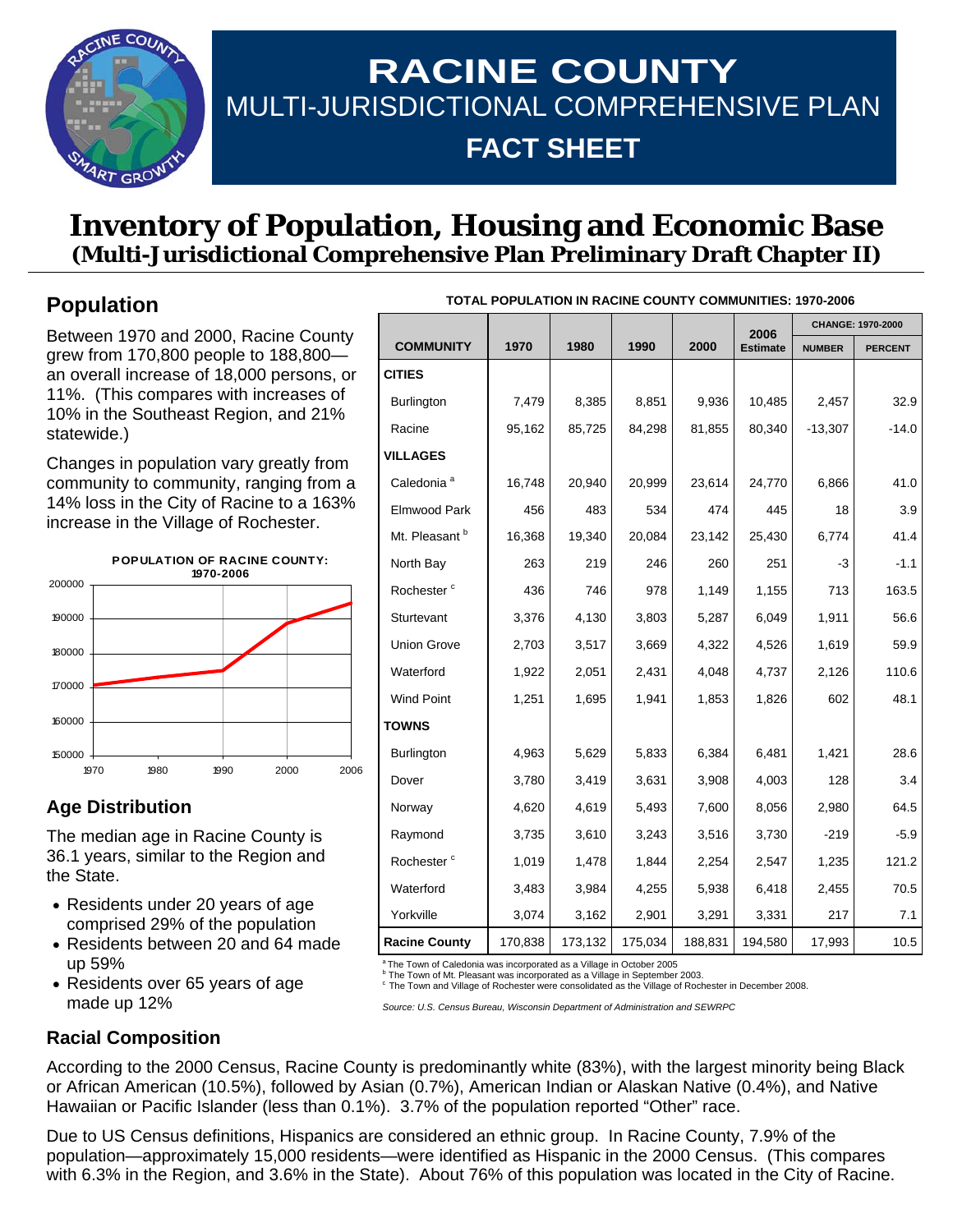## **HOUSING**

**Household**: A household includes all people who occupy a housing unit—defined by the Census Bureau as a house, an apartment, a mobile home, a group of rooms or a single room that is occupied as a separate living quarters.

#### **Number and Size of Households**

From 1970 to 2000, the number of households in Racine County grew from 49,800 to 70,800—an overall increase of 21,000 households, or 42%. It is estimated that the number of households has grown to approximately 76,000 in 2006.

In 2000, the average household size in Racine County was 2.59 persons, consistent with the long-term trend of decreasing average household size in Southeastern Wisconsin and the State overall. Household sizes also varied from community to community, from 2.88 in the Town of Rochester to 2.37 in the Village of Elmwood Park.

#### **Household Income**

In 2000, the median income for Racine County households was \$48,100, which was higher than the Southeastern Wisconsin Region (\$46,300) and the State (\$43,800).



### **Housing Characteristics**

There were approximately 74,700 housing units in Racine County in 2000. Of this number:

- 68% was single-family detached housing
- 31% was single-family attached housing and other housing with 2 or more units
- 1% was mobile homes

#### **Housing Occupancy**

According to the 2000 Census, about 70,800 (or 95%) of Racine's housing units were occupied.

Of the occupied housing units, 71% were owner-occupied, while 29% were renter-occupied. The percentage of owner-occupied and renter-occupied housing differs throughout the County. For example, owner-occupied housing ranges from 60% in the City of Burlington to 99% in the Village of North Bay.

#### **NUMBER OF HOUSEHOLDS, AVERAGE HOUSEHOLD SIZE, AND PERCENT OF OCCUPIED HOUSING UNITS OWNER-OCCUPIED FOR RACINE COUNTY COMMUNITIES: 2000**

| <b>COMMUNITY</b>       | <b>NUMBER</b><br>OF<br><b>HOUSEHOLDS</b> | <b>AVERAGE</b><br><b>HOUSEHOLD</b><br><b>SIZE</b> | <b>PERCENT OF</b><br><b>UNITS</b><br><b>OWNER-</b><br><b>OCCUPIED</b> |
|------------------------|------------------------------------------|---------------------------------------------------|-----------------------------------------------------------------------|
| <b>CITIES</b>          |                                          |                                                   |                                                                       |
| <b>Burlington</b>      | 3,838                                    | 2.52                                              | 59.5                                                                  |
| Racine                 | 31,449                                   | 2.54                                              | 60.3                                                                  |
| <b>VILLAGES</b>        |                                          |                                                   |                                                                       |
| Caledonia <sup>a</sup> | 8,549                                    | 2.71                                              | 84.9                                                                  |
| <b>Elmwood Park</b>    | 200                                      | 2.37                                              | 98.0                                                                  |
| Mt. Pleasant b         | 9,453                                    | 2.40                                              | 75.7                                                                  |
| North Bay              | 91                                       | 2.86                                              | 98.9                                                                  |
| Rochester <sup>c</sup> | 410                                      | 2.80                                              | 66.6                                                                  |
| Sturtevant             | 1,477                                    | 2.62                                              | 69.5                                                                  |
| <b>Union Grove</b>     | 1,631                                    | 2.60                                              | 61.6                                                                  |
| Waterford              | 1,561                                    | 2.59                                              | 66.3                                                                  |
| <b>Wind Point</b>      | 736                                      | 2.52                                              | 96.9                                                                  |
| <b>TOWNS</b>           |                                          |                                                   |                                                                       |
| Burlington             | 2,354                                    | 2.68                                              | 85.5                                                                  |
| Dover                  | 1,193                                    | 2.72                                              | 85.3                                                                  |
| Norway                 | 2,641                                    | 2.87                                              | 85.5                                                                  |
| Raymond                | 1,245                                    | 2.82                                              | 87.9                                                                  |
| Rochester <sup>c</sup> | 782                                      | 2.88                                              | 86.3                                                                  |
| Waterford              | 2,086                                    | 2.85                                              | 92.2                                                                  |
| Yorkville              | 1,123                                    | 2.75                                              | 89.8                                                                  |
| <b>Racine County</b>   | 70,819                                   | 2.59                                              | 70.6                                                                  |

 $^{\circ}$ The Town of Caledonia was incorporated as a Village in October 2005

<sup>b</sup> The Town of Mt. Pleasant was incorporated as a Village in September 2003.

c The Town and Village of Rochester were consolidated as the Village of Rochester in December 2008.

*Source: U.S. Census Bureau*